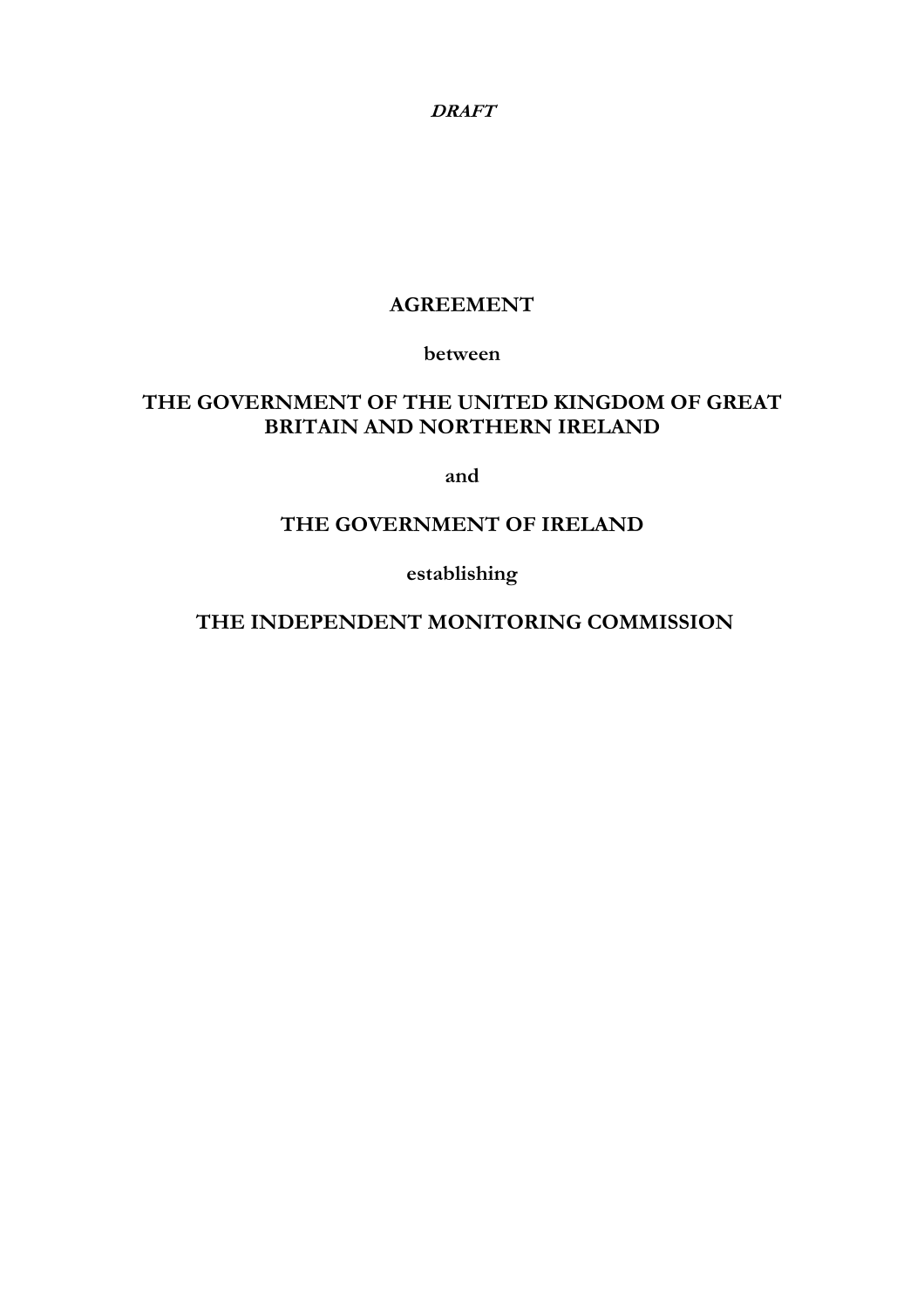### **Agreement between the Government of the United Kingdom of Great Britain and Northern Ireland and the Government of Ireland establishing the Independent Monitoring Commission**

The Government of the United Kingdom of Great Britain and Northern Ireland and the Government of Ireland:

Recalling the agreement reached in multi-party negotiations (herein referred to as the multi-party agreement) and annexed to the agreement signed by both Governments on 10 April 1998 (the agreement between the Government of the United Kingdom of Great Britain and Northern Ireland and the Government of Ireland done at Belfast on 10 April 1998);

Reiterating their shared commitment to the transition to a peaceful society in Northern Ireland and the establishment of the institutions of the multi-party agreement on a stable and inclusive basis; Having decided, recalling the text of the Agreement on Monitoring and Compliance published by the two Governments on 1 May 2003, to establish an independent body to monitor certain matters and to advise the two Governments, with a view to building the necessary trust and confidence among the Northern Ireland parties;

Have agreed as follows:

## **Article 1**

The Independent Monitoring Commission (hereafter referred to as "the Commission") is hereby established by the Government of the United Kingdom of Great Britain and Northern Ireland and the Government of Ireland (hereafter "the two Governments") in accordance with this Agreement.

### **Article 2**

- (1) The Commission shall be independent in the performance of its functions.
- (2) The Commission shall have the legal capacity of a body corporate.

## **Article 3**

The objective of the Commission is to carry out the functions as described in Articles 4, 5, 6 and 7 of this Agreement with a view to promoting the transition to a peaceful society and stable and inclusive devolved Government in Northern Ireland.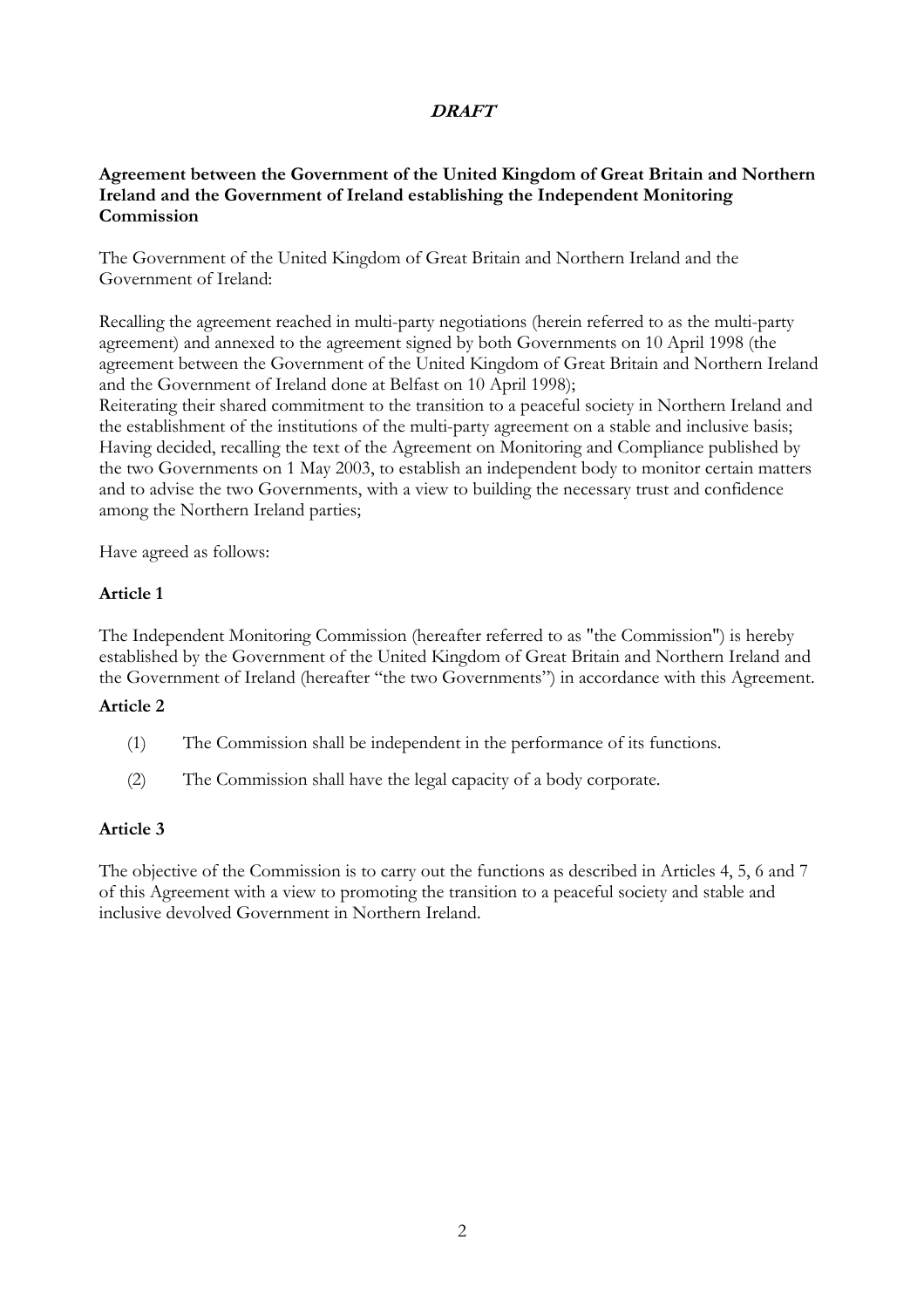# **Article 4**

In relation to the remaining threat from paramilitary groups, the Commission shall:

(a) monitor any continuing activity by paramilitary groups including:

- i. attacks on the security forces, murders, sectarian attacks, involvement in riots, and other criminal offences;
- ii. training, targeting, intelligence gathering, acquisition or development of arms or weapons and other preparations for terrorist campaigns;
- iii. punishment beatings and attacks and exiling;

(b) assess:

- i. whether the leaderships of such organisations are directing such incidents or seeking to prevent them; and
- ii. trends in security incidents.

(c) report its findings in respect of paragraphs (a) and (b) of this Article to the two Governments at six-monthly intervals; and, at the joint request of the two Governments, or if the Commission sees fit to do so, produce further reports on paramilitary activity on an ad hoc basis.

## **Article 5**

(1) In relation to a commitment by the British Government to a package of security normalisation measures, the Commission shall:

(a) monitor whether commitments made are being fully implemented within the agreed timescales, in the light of its assessment of the paramilitary threat and the British Government's obligation to ensure the safety and security of the community as a whole. The activities it shall monitor in this regard shall include:

- i. demolition of towers and observation posts in Northern Ireland;
- ii. withdrawal of troops from police stations in Northern Ireland;
- iii. closure and dismantling of military bases and installations in Northern Ireland;
- iv. troop deployments and withdrawals from Northern Ireland and levels of British Army helicopter use;
- v. the repeal of counter-terrorist legislation particular to Northern Ireland;

(b) report its findings in respect of paragraph (a) of this Article to the two Governments at sixmonthly intervals.

(2) The Commission shall, at the request of the British Government, prepare a report giving an account of security normalisation activity undertaken by the British Government over a specified period. The period to be covered by such a report, and the activities it shall monitor in this regard, shall be notified to the Commission by the British Government.

## **Article 6**

(1) The Commission may consider a claim by any party represented in the Northern Ireland Assembly: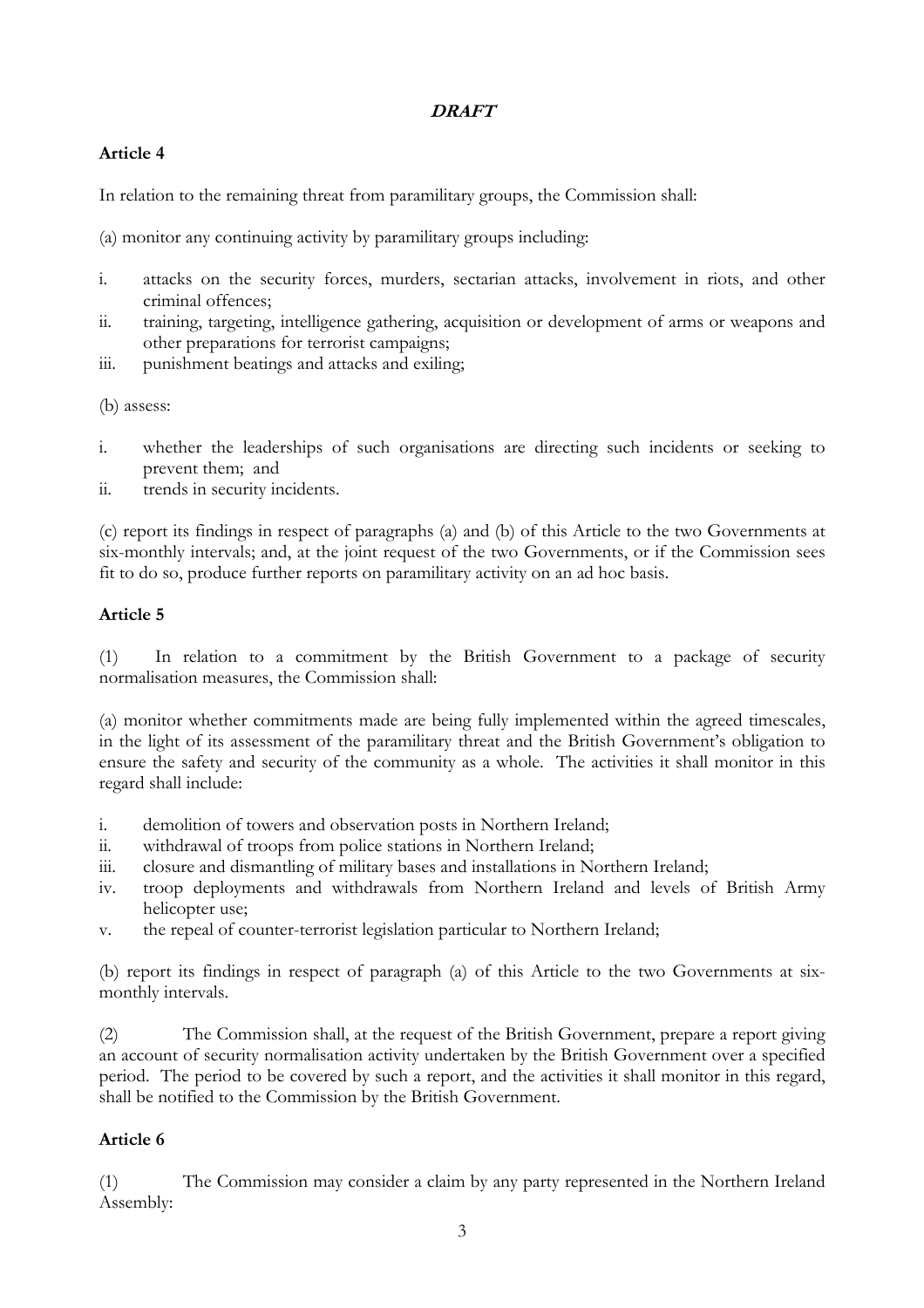- (a) that a Minister, or another party in the Assembly, is not committed to non-violence and exclusively peaceful and democratic means; or
- (b) that a Minister has failed to observe any other terms of the pledge of office; or that a party is not committed to such of its members as are or might become Ministers observing the other terms of the pledge of office.

(2) Insofar as a claim under paragraph 1(b) relates to the operation of the institutional arrangements under Strand One of the multi-party Agreement, the claim shall be considered only by those members of the Commission appointed by the British Government under Article 10(1)(a) of this Agreement.

(3) The Commission members appointed under Article 10(1)(a) of this Agreement shall report their findings in respect of any claim falling within paragraph (2) of this Article solely to the British Government. The Commission shall report its findings on any other claim under this Article to the two Governments.

(4) In this Article -

(a) references to the pledge of office are to the pledge of office set out in Annex A to Strand One of the multi-party agreement;

(b) references to a Minister are to the First Minister, the Deputy First Minister, a Minister or a junior Minister in the devolved administration in Northern Ireland.

## **Article 7**

When reporting under Articles 4 or 6 of this Agreement, the Commission, or in the case of Article 6(2), the relevant members thereof shall recommend any remedial action considered necessary. The Commission may also recommend what measures, if any, it considers might appropriately be taken by the Northern Ireland Assembly, such measures being limited to those which the Northern Ireland Assembly has power to take under relevant United Kingdom legislation.

#### **Article 8**

In preparing its reports and making recommendations as described in Article 7 of this Agreement, the Commission shall be accessible to all interested parties and shall consult as necessary on the issues mentioned in Articles 4 to 6 of this Agreement.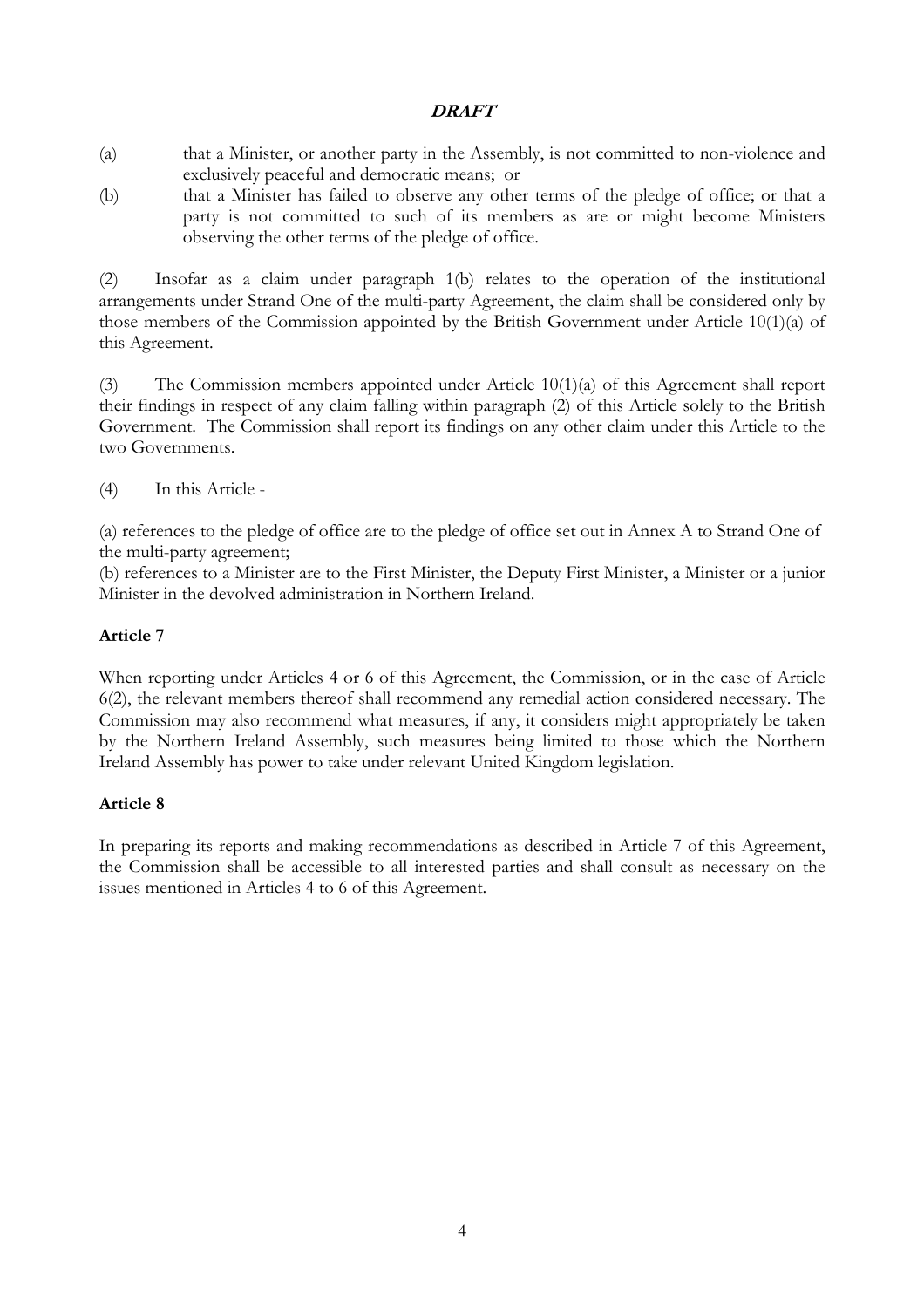## **Article 9**

Where the Commission reports to either or both of the two Governments under Articles 4, 5 and 6 of this Agreement, the Government or Governments to whom the report is submitted shall take steps to make those reports public.

## **Article 10**

- (1) The Commission shall consist of four members, who shall be appointed as follows –
- (a) two members, one of whom shall be from Northern Ireland, shall be appointed by the Government of the United Kingdom of Great Britain and Northern Ireland;
- (b) one member shall be appointed by the Government of Ireland;
- (c) one member appointed jointly by the two Governments, who shall be a nominee of the Government of the United States of America.
- (2) The members of the Commission shall serve on terms and conditions decided by the two Governments.

## **Article 11**

The Commission, its staff, property and premises, and any agents of persons carrying out work for or giving advice to the Commission shall have such privileges, immunities and inviolabilities as may be conferred or provided for in accordance with the relevant legislation of Ireland and of the United Kingdom.

## **Article 12**

Such monies, premises, facilities and services as may be necessary for the proper functioning of the Commission shall be provided by the two Governments on a basis to be determined by them.

#### **Article 13**

- (1) Members of the Commission, staff of the Commission, persons carrying out work for or giving advice to the Commission and agents of the Commission shall be bound not to disclose any information obtained in the course of the performance of their functions as such members or persons unless such disclosure is authorised by or on behalf of the Commission.
- (2) The Commission shall not do anything in carrying out its functions which might -
- i. prejudice the national security interests of the United Kingdom or of Ireland;
- ii. put at risk the safety or life of any person;
- iii. have a prejudicial effect on any proceedings which have, or are likely to be, commenced in a court of law.

#### **Article 14**

The Commission shall keep proper accounts and proper records of all moneys received or expended